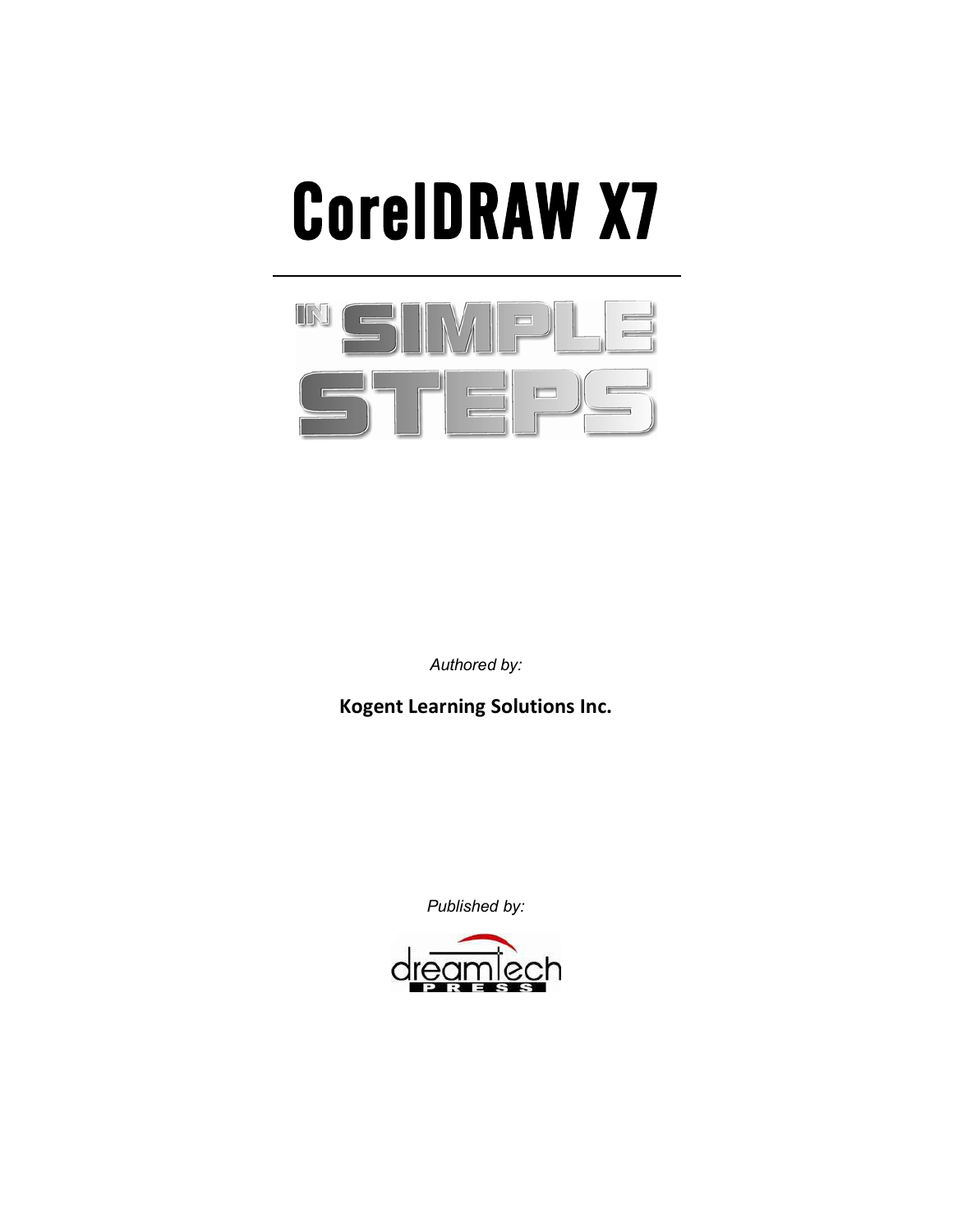

©Copyright by 2014 Dreamtech Press, 19-A, Ansari Road, Daryaganj, New Delhi-110002

This book may not be duplicated in any way without the express written consent of the publisher, except in the form of brief excerpts or quotations for the purposes of review. The information contained herein is for the personal use of the reader and may not be incorporated in any commercial programs, other books, databases, or any kind of software without written consent of the publisher. Making copies of this book or any portion for any purpose other than your own is a violation of copyright laws.

**Limits of Liability/disclaimer of Warranty:** The author and publisher have used their best efforts in preparing this book. The author make no representation or warranties with respect to the accuracy or completeness of the contents of this book, and specifically disclaim any implied warranties of merchantability or fitness of any particular purpose. There are no warranties which extend beyond the descriptions contained in this paragraph. No warranty may be created or extended by sales representatives or written sales materials. The accuracy and completeness of the information provided herein and the opinions stated herein are not guaranteed or warranted to produce any particulars results, and the advice and strategies contained herein may not be suitable for every individual. Neither Dreamtech Press nor author shall be liable for any loss of profit or any other commercial damages, including but not limited to special, incidental, consequential, or other damages.

**Trademarks:** All brand names and product names used in this book are trademarks, registered trademarks, or trade names of their respective holders. Dreamtech Press is not associated with any product or vendor mentioned in this book.

**ISBN:** 978-93-5119-088-2

**Edition:** 2014

**Printed at:** , Himal Impressions, Delhi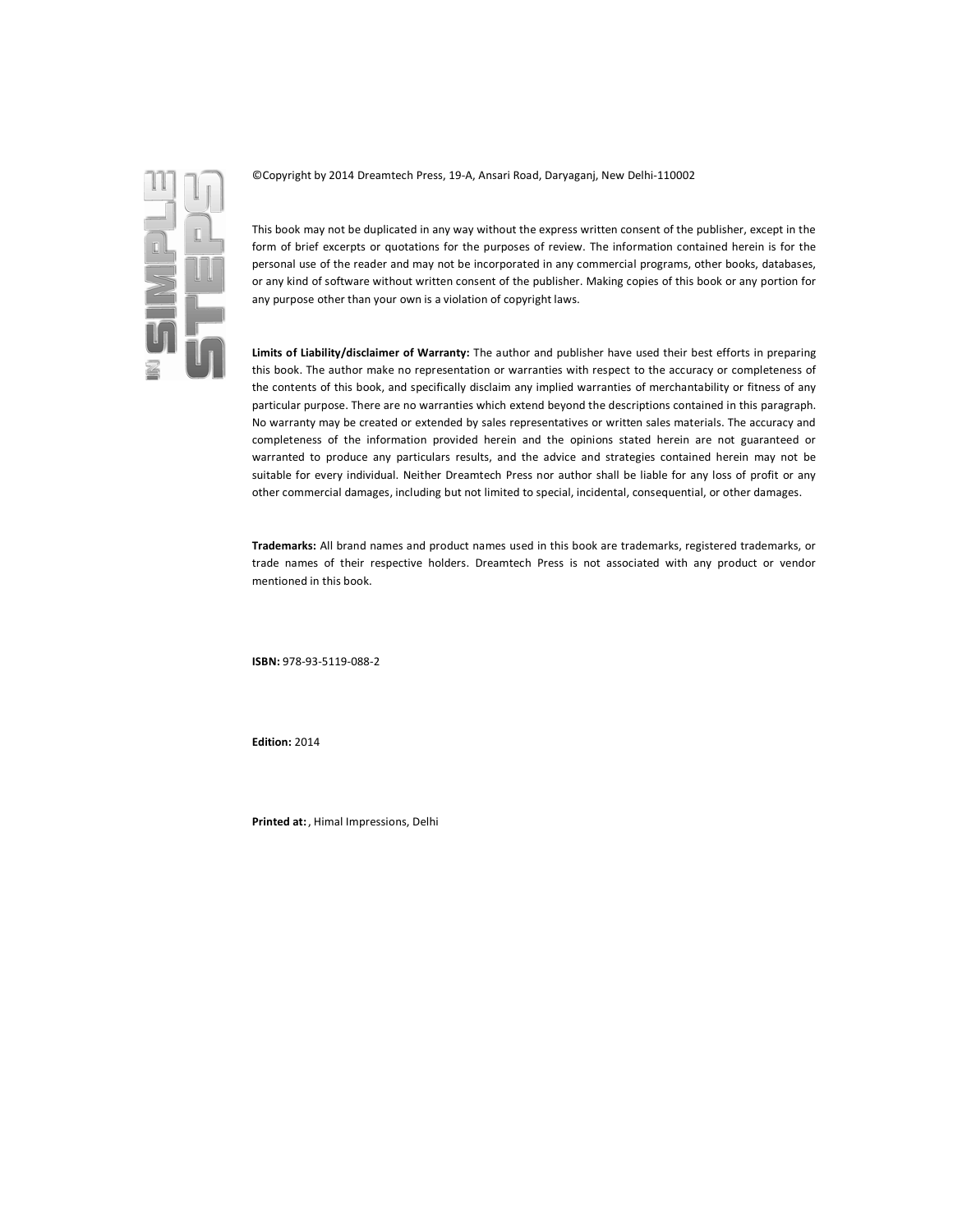## $\mathbb{I}$  $\mathbf{r}^{\prime}$  $\overline{\mathbb{L}}$ F 2

## **CONTENTS**

## Chapter 1 Getting Started with CorelDRAW X7

| Exploring the New and Enhanced Features of CorelDRAW X7 3 |  |
|-----------------------------------------------------------|--|
|                                                           |  |
|                                                           |  |
|                                                           |  |
|                                                           |  |
|                                                           |  |
|                                                           |  |
|                                                           |  |
|                                                           |  |
|                                                           |  |
|                                                           |  |
|                                                           |  |
|                                                           |  |
|                                                           |  |
|                                                           |  |
|                                                           |  |
|                                                           |  |
|                                                           |  |
|                                                           |  |
|                                                           |  |
|                                                           |  |
| Add, Rename, and Delete a Drawing Page from a Document25  |  |
|                                                           |  |
|                                                           |  |
|                                                           |  |
|                                                           |  |
|                                                           |  |
|                                                           |  |
|                                                           |  |
|                                                           |  |
|                                                           |  |
|                                                           |  |
|                                                           |  |
|                                                           |  |
|                                                           |  |

 $\mathbf{1}$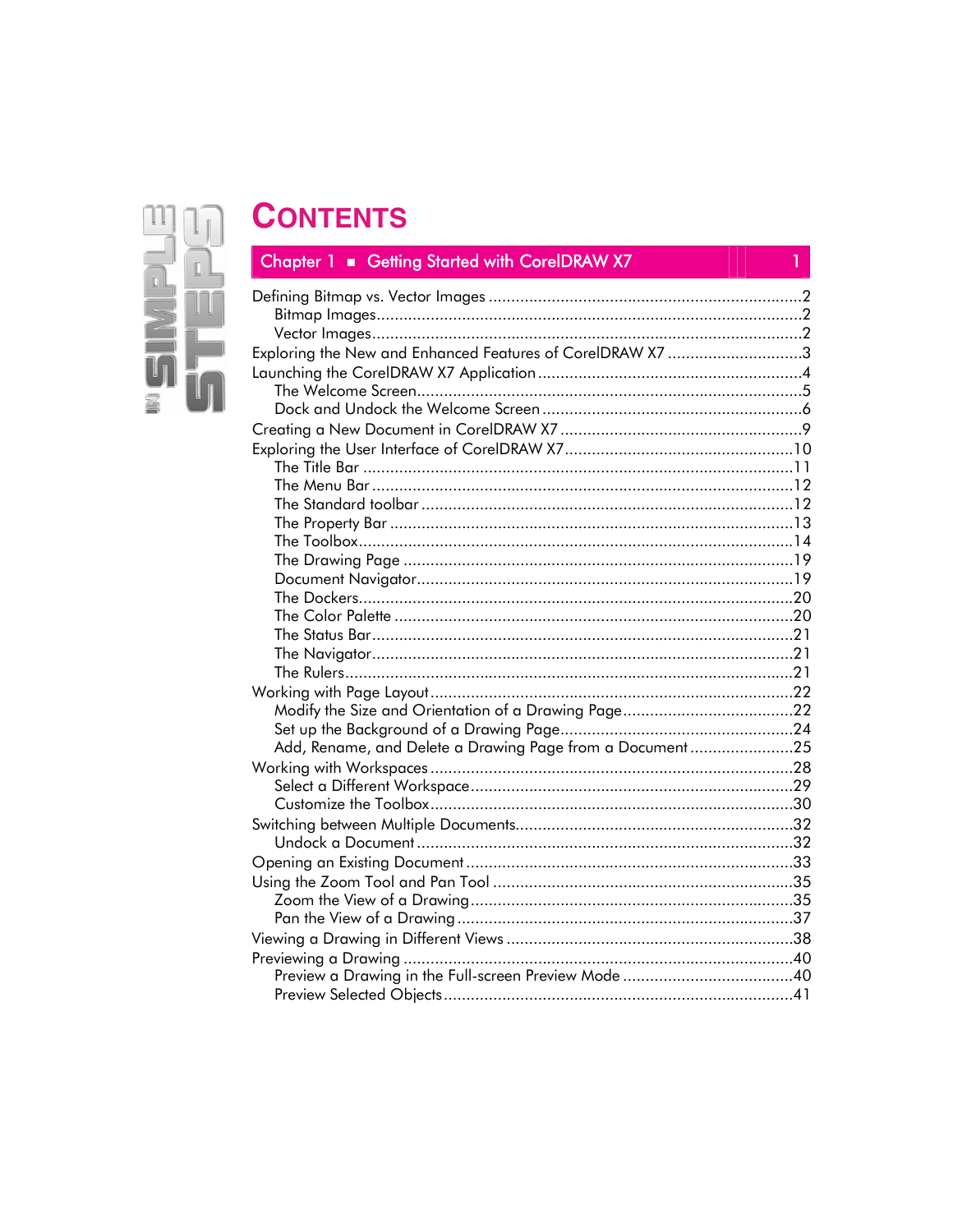#### CorelDRAW X7 in Simple Steps



| Closing a Document and Quitting the CorelDRAW X7 Application 49 |  |
|-----------------------------------------------------------------|--|

## Chapter 2 Drawing Shapes in CorelDRAW X7

51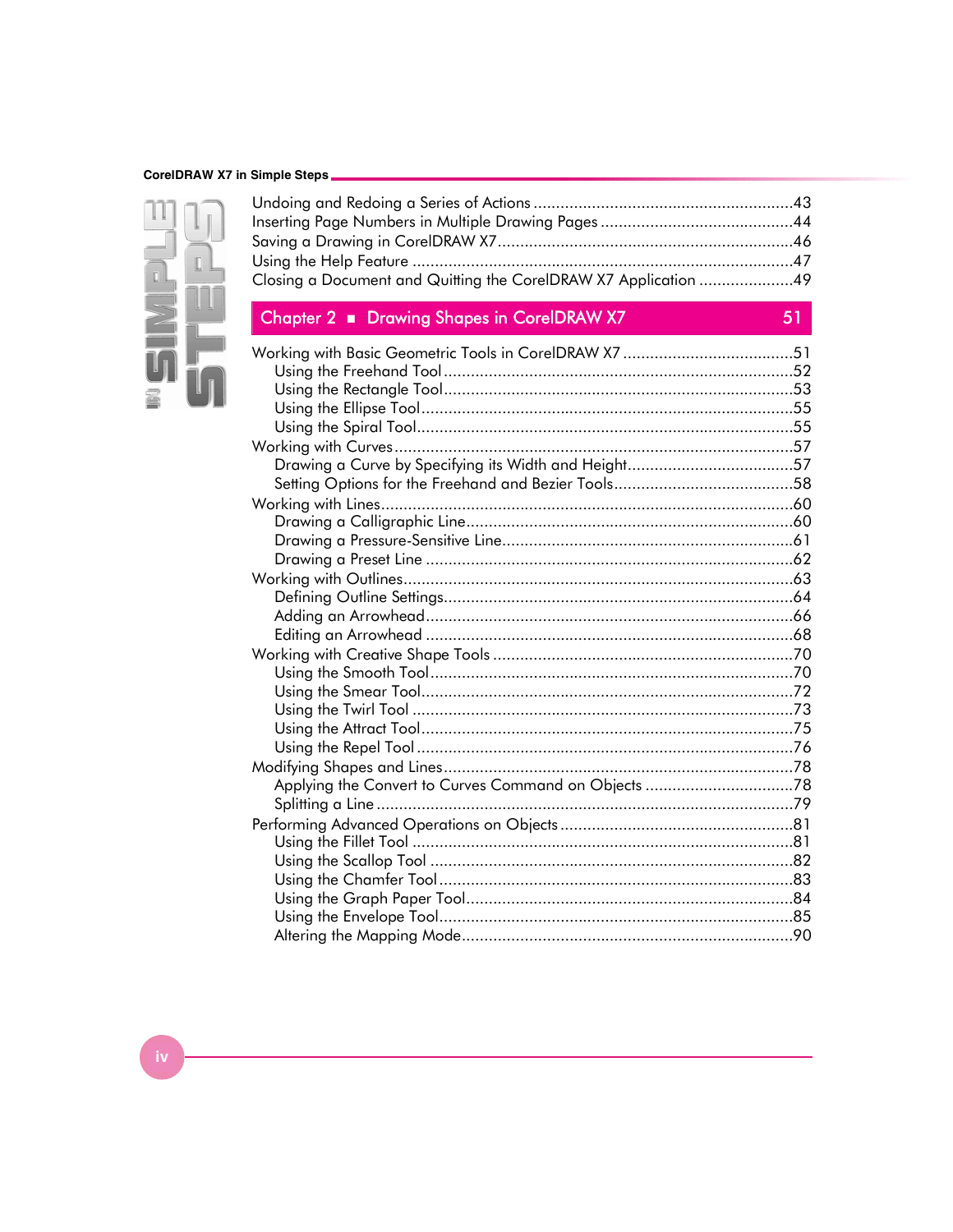#### **Contents**



**Chapter 3 Managing Objects in CorelDRAW X7 93** 

## **Chapter 4 <b>•** Colors and Bitmaps 125

| Creating a Custom Color Palette by Selecting Colors Manually 128 |  |
|------------------------------------------------------------------|--|
|                                                                  |  |
|                                                                  |  |
|                                                                  |  |
|                                                                  |  |
|                                                                  |  |
|                                                                  |  |
|                                                                  |  |
|                                                                  |  |
|                                                                  |  |
|                                                                  |  |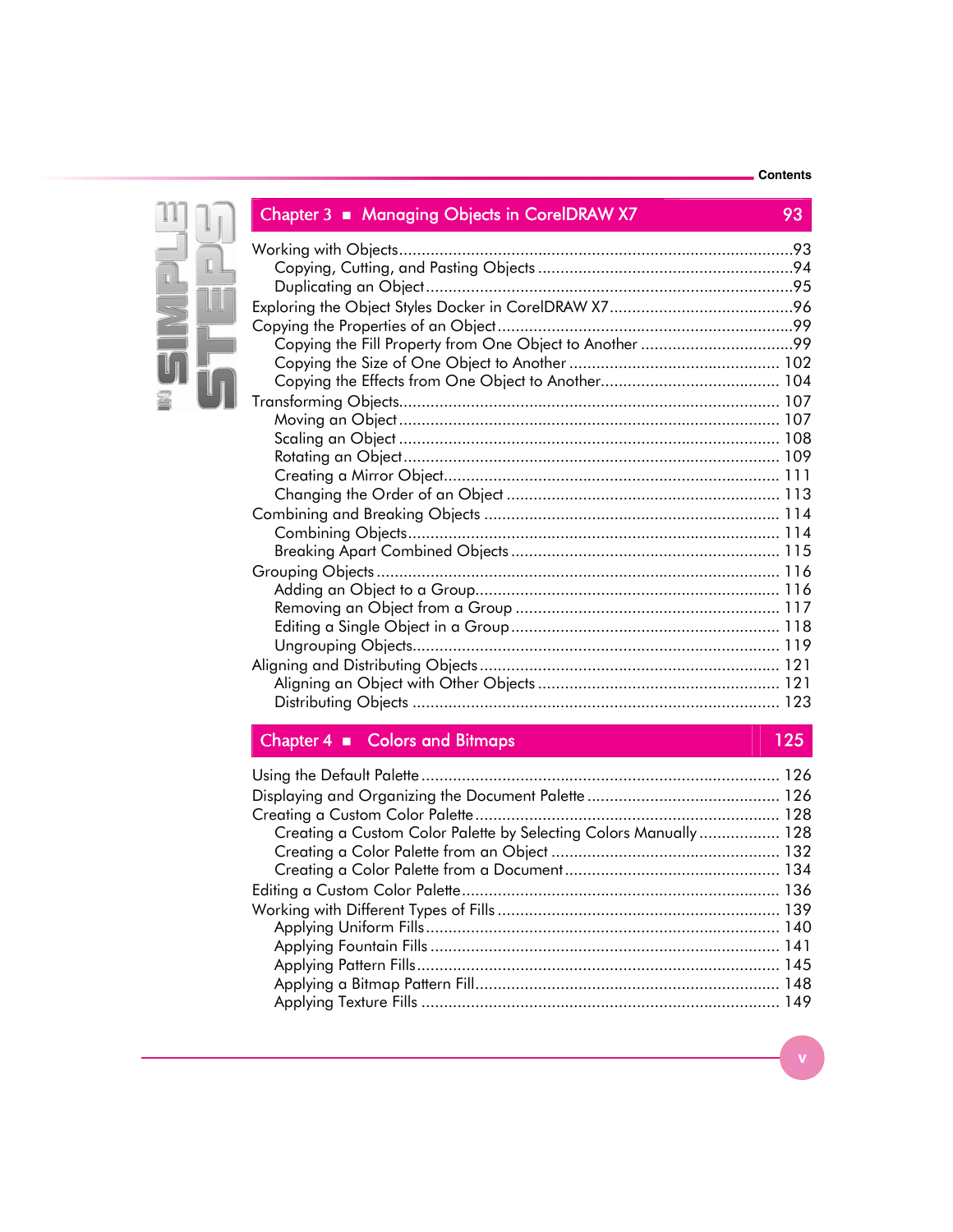#### **CorelDRAW X7 in Simple Steps**



| Converting Vector Images into Bitmap Images in a Drawing  157                                 |     |
|-----------------------------------------------------------------------------------------------|-----|
| Converting Vector Images into Bitmaps While Exporting 159                                     |     |
|                                                                                               |     |
|                                                                                               |     |
|                                                                                               |     |
| Chapter 5 ■ Working with Text in CorelDRAW X7                                                 | 173 |
| Exploring Text Types in CorelDRAW X7 ………………………………………………… 174<br>Creating Artistic Text<br>174 |     |

| Finding Text……………………………………………………………………………… 182 |
|------------------------------------------------|
|                                                |
|                                                |
|                                                |
|                                                |
|                                                |
|                                                |
|                                                |
|                                                |
|                                                |
|                                                |
|                                                |
|                                                |
|                                                |
|                                                |

## **Chapter 6 <b>•** Using Layers **201**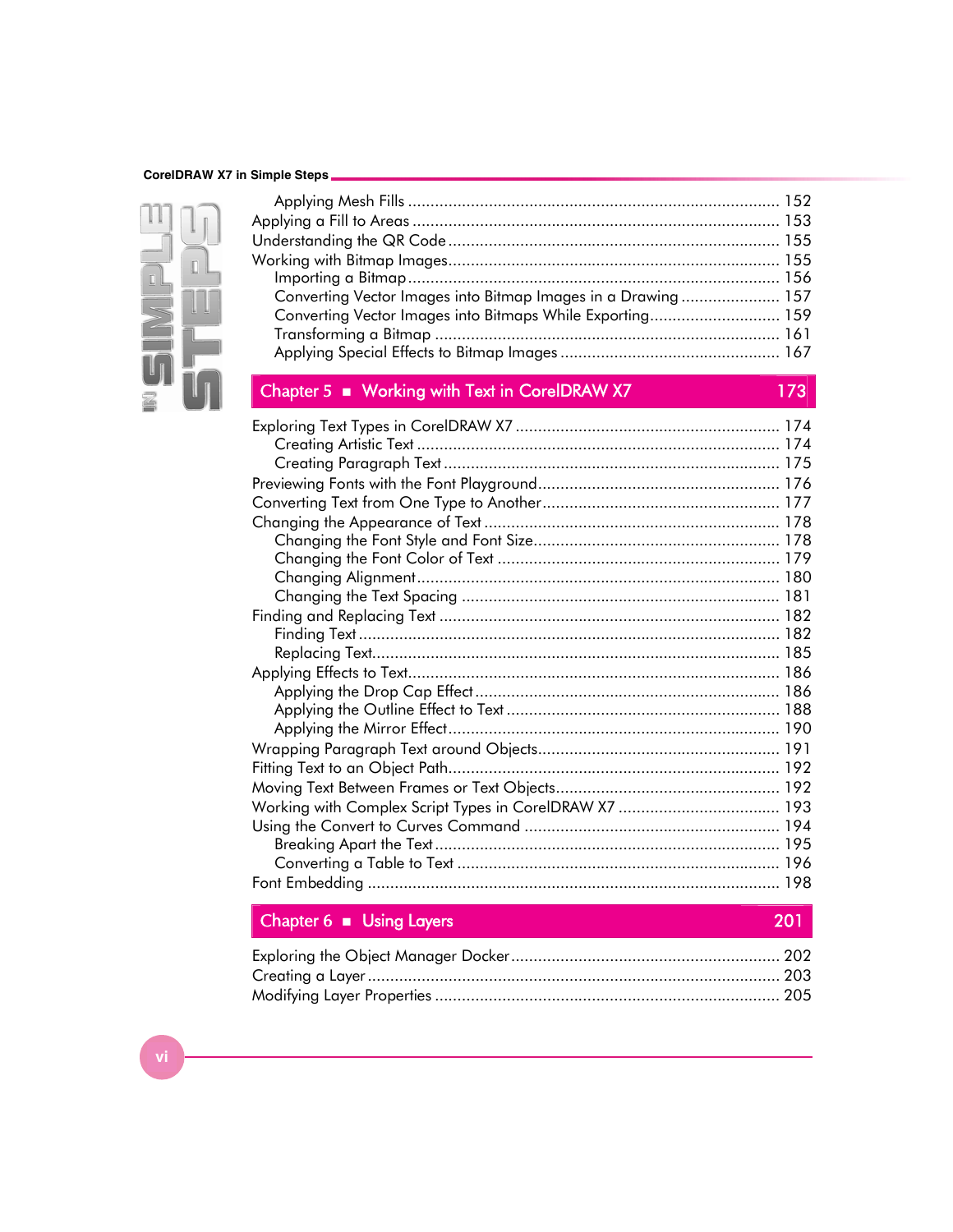#### Contents



| Changing the Position of a Layer in the Stacking Order  207 |  |
|-------------------------------------------------------------|--|
|                                                             |  |
|                                                             |  |
|                                                             |  |
|                                                             |  |
|                                                             |  |
|                                                             |  |
|                                                             |  |
|                                                             |  |

#### Chapter 7 **· Brushes, Object Styles, and Special Effects**

219

#### Chapter 8 • Printing and Exporting a Drawing

253